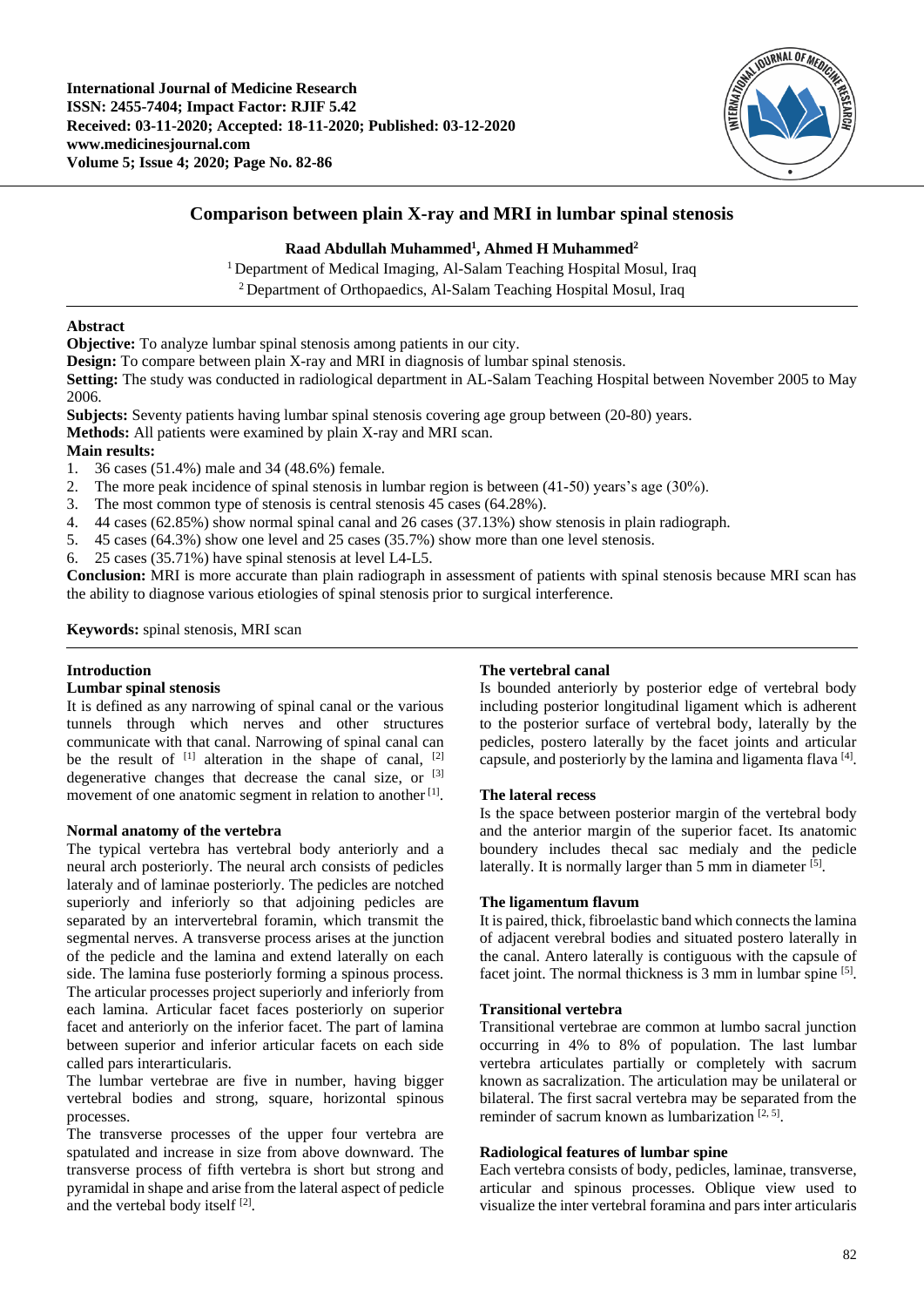[2] . The anterior posterior (AP) width of spinal canal is measured on a lateral film from posterior cortex of the vertebral body to the base of the spinous process [2]. The normal saggital diameter of lumbar canal is 15 to 25 mm and below is regarded and suggested to be abnormal; a diameter less than 12 mm confirms the presence of stenosis <sup>[3]</sup>.

## **MRI features of lumbar spine**

## **On T1 weighted spine echo imaging**

- **The vertebral body marrow appears as high signal** intensity.
- Normally hydrated discs are slightly hypointense to vertebral marrow.
- The ligamentum flavum has intermediate signal intensity.
- Cerebro spinal fluid has low signal intensity.
- $\blacksquare$  The spinal cord has intermediate signal intensity [5].

## **On T2 weighted spine echo imaging**

- CSF and hydrated disc show high signal intensity.
- The cord and soft tissues have intermediate signal intensity.
- Fat including vertebral body have intermediate signal intensity<sup>[5]</sup>.

Pathophysiology: Lumbar spinal stenosis is clinical condition and not radiological finding or diagnosis. It refers to pathological condition causing compression of the content of the canal, particularly the neural and vascular structures. The classical symptom is neurogenic claudication and it have been attributed to arterial obstruction of lumbar nerve roots resulting in ischemia and there is venous pooling induced by impairment of venous drainage at root level and will occure only if stenosis is present at a minimum of two adjacent levels [1, 6] .

# **Classification of lumbar spinal stenosis**

- 1. **Congenital-developmental stenosis**
- 1. Idiopathic reduction in the normal spinal canal dimension<sup>[13]</sup>.
- 2. Developmental stenosis of the entire spinal canal is a well-known feature of achondoplastic dwarfism [13].

In congenital spinal stenosis the antero posterior diameter of lumbar spinal canal decreases. The pedicles are short and thick. The spinal canal tapers in the lumbar region. This is apposite of normal, in which the canal is usually equal in size to or greater in antero posterior dimension than that in the thoracic region. The lateral recesses and neural foramina may also be narrowed. The L4-L5 level is the most common site for canal stenosis and congenital stenosis which predispose the patient to early degenerative disc disease  $[5]$ .

## **2. Acquired stenosis**

There is compression of neural elements due to one or more of the following conditions:

- 1. Degenerative changes of vertebral bodies, facet joints, discs<sup>[2]</sup>.
- 2. Spondylolisthesis forward slipping of one lumbar vertebral body relative to the adjacent lower vertebral body. Spondylolisthesis causes narrowing of neural foramen, which may cause nerve root impingment. The fractures in the pars interarticularis are commonly visible on the lateral film of lumbar spine but better

demonstrated on oblique projections. The degree of slipping and neural compromise is also shown on MRI. On axial MRI the discontinuity of bone may be difficult to visualize and to diagnose it by the presence of continues facet sign from disc space above to the disc space below. The bony defect is often clearly seen on saggital MRI. Degenerative spondylolisthesis most frequently seen at L4-L5 level, may result in stenotic condition, with degenerative spondylolisthesis, the midline saggital image demonstrate narrowing of the spinal canal [5,7].

- 3. Post traumatic as burst fracture of the spine.
- 4. Combined stenosis in which secondary narrowing of canal occurs in patients with preexisting stenosis [8].
- 5. Post-operative [13]
- Laminectomy.
- Fusion.
- 6. Metabolic and endocrine abnormalities [13]
- Epidural lipomatosis is seen predominantly in patients with endogenous obesity who are taking steroid or have Cushing's syndrome.
- Acromegaly.
- Renal osteodystrophy.
- **Hypoparathyroidism.**
- 7. Miscellaneous [7]
- Paget's disease where there is enlarged vertebral body and pedicle, which shows condense thickened end plate and involvement of posterior element. Vertebral collapse is common and may cause spinal nerve compression, these changes shown on a plain film while on MRI the complications of paget's disease and subsequent relations to compromised soft tissues are noted, example: nerves, malignant degeneration and expansion into a soft tissues are well demonstrated.
- Ankylosing spondylitis, rheumatoid arthritis and diffuse idiopathic skeletal hyperstosis<sup>[13]</sup>.

## **Classification according to location of stenosis**

There are three types of spinal stenosis: central, lateral recess and foraminal.

## **1. Central stenosis**

Disc degeneration and collapse of disc result in uniform bulging of posterior annulus which encroaches upon the neural canal. With degenerative spinal disease the liagamentum flavum becomes fibrotic, visible thick and buckled. It causes narrowing of postero lateral and thus lateral recess. It may also narrow the central canal and/or neural foramina<sup>[5]</sup>.

The process of annular bulging, bone spur formation, facet joint enlargement and ligamentous hypertrophy result in narrowing of central spinal canal [9].

## **2. Lateral recess stenosis**

Facet joint hypertrophy is another cause of degenerative spinal stenosis. Hypertrophy of superior articular facet is a primary cause of lateral recess stenosis [5].

## **3. Neural foraminal stenosis**

It is most common at L4-L5 and L5-S1. Degenerative disease of the disc, end plate and posterior element (facets) contribute to foraminal stenosis. The most common cause is hypertrophy of superior facet. The stenosis is accentuated if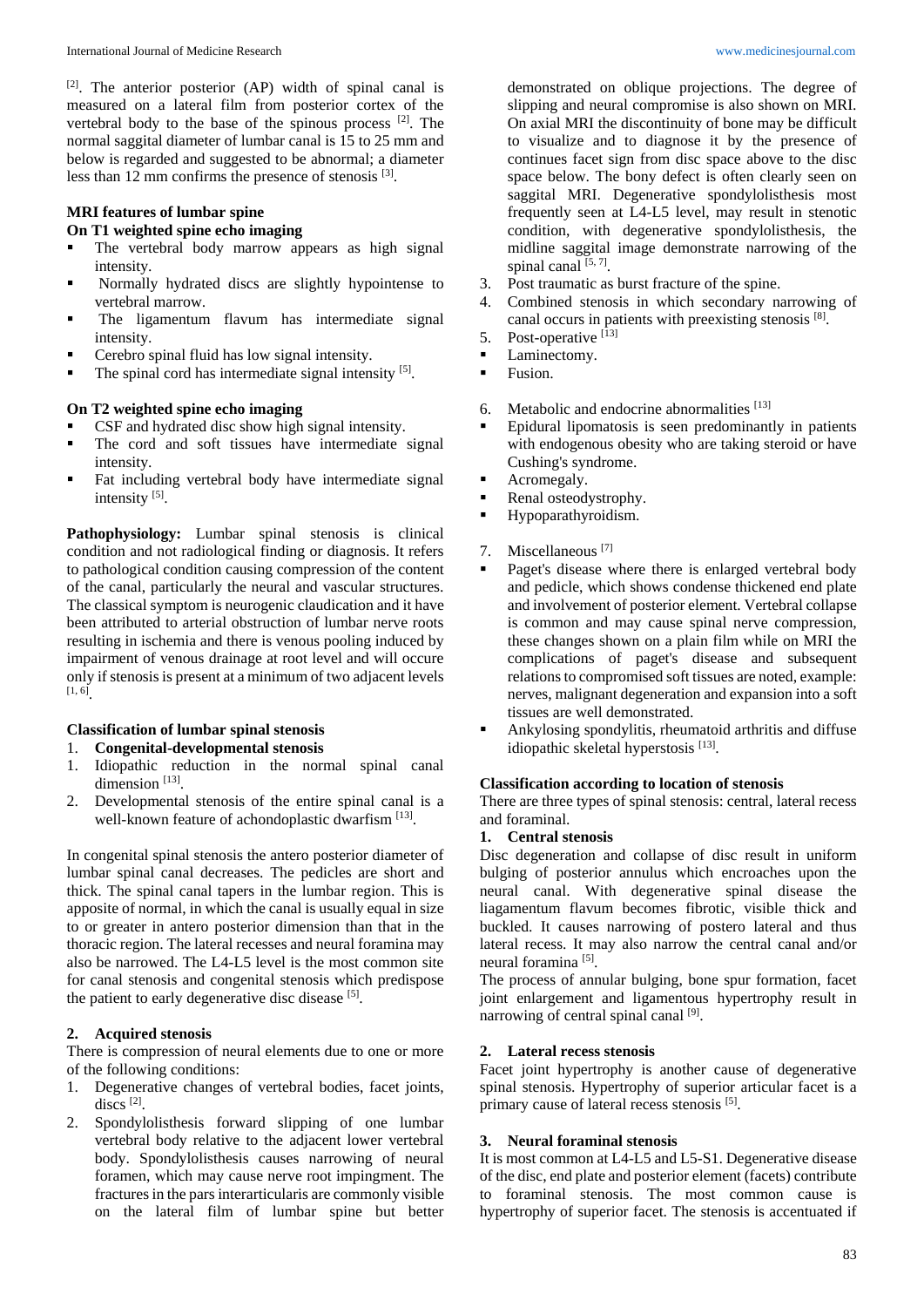the disc is narrow [5].

#### **Clinical presentation of lumbar spinal stenosis**

The complaint with symptomatic spinal stenosis includes claudication, an intense pain and it is felt in one or both lower extremities. The pain is often sufficiently intense to force patients to stop walking or sit in order to seek relieve. Claudication is either vascular which brought up by ischemia or neurogenic, due to pain associated with impingement of neural structures caused by lumbar stenosis<sup>[1]</sup>. Cauda equina syndrome usually occurs as result of compression of nerve roots in lumbosacral spine distal to conus medullaris. Features of cauda equina include low back pain, unilateral or bilateral sciatica, and bowl and bladder disturbances<sup>[4]</sup>.

#### **Investigations with spinal stenosis**

#### **1. Plain AP and lateral radiographs of lumbar spine**

They are often the initial investigation of choice. These simple X- ray are valuable in ascertaining the severity of lumbar spondylosis, as patients with significant spinal stenosis who often demonstrate radiological changes of decrease disc height, osteophyte and facet hypertrophy, also lateral X-ray of lumbar spine will demonstrate spinal instability inform of spondylolisthesis, and the most reliable method in assessing spinal stability is flexion and extension lateral spine radiograph**.** Also X-ray is helpfull in excluding isthmic spondylolisthesis, a condition in which there is a break in the pars interarticularis, and in assessing whether there is concomitant degenerative scoliosis  $[8, 9, 11]$ .

#### **2. MRI**

It is a modern neuro imaging technique which is required to confirm the diagnosis of spinal stenosis, and assess the severity of canal compromise. MRIs are expensive and very sensitive methods which give more specific and complete information about the anatomy and pathology of lumbar spine. MRI with its multi plannar imaging capability depicts soft tissues, including the cauda equina, ligaments, epidural fat subarchnoid space and inter vertebral discs. This modality allows visualization of neural elements. It also shows stenosis and defines which structures cause the stenotic process and permit the evaluation of true saggital dimensions and cross sectional area of the thecal sac. It can delineate patho anatomic and chemical changes of degenerating disc before disc herniation. It also delineates small tears in annular fibers. It gives information about spinal cord, para vertebral soft tissue and detect the presence of any inflammatory process involving the disc. It also detect the primary and metastatic neoplasm in spinal column, spinal cord or para verebral soft tissue figure (8). MRI remains the main stay of screening in the evaluation of central, lateral recess or foraminal stenosis [4, 8, 9, 12] .

## **Patients and Methods**

The study consists of (70) patients (34 females and 36 males), their age between (20-80) years with mean of (50). All are referred patients to Al-Salam Teaching Hospital in Mosul City between November 2005 and May 2006, they are examined by plain (X-ray) to lumbo sacral spine in AP and lateral views using machine schimadzu 1000 mA. We measure the saggital diameter of spinal canal in lumbar region, then the patients are examined.

By MRI machine, the apparatus – Philips - Gyroscan ACS-NT 1.5 Tesla. Power trak 3000 using synergic spinal coil.

Standard sequences used for every patient, with total examination time (15-30) minutes are:

- 1. Tlw sequence (spin echo turbo spin echo) for anatomical details and performed at saggital and selected axial orientation. TR= 677 milisecond, TE= 12 milisecond, time= 3.18 minutes. T1 selected TR= 500, TE= 17, time= 3.27.
- 2. T2w sequence (turbo spin echo) for detection of pathological changes and to give myelographic effect and performed with saggital orientation. TR= 2757 milisecond, TE= 120 milisecond, time= 4.44 minutes T2 selected TR=  $450$ , TE=  $9$ , time=  $6.11$ .
- 3. Myelographic like images (MR Myelography) of thecal sac and obtained with heavily T2 sequence. TR= 6000 milisecond, TE= 200 milisecond, with suppression of back ground signal.
- Technique for motion suppression includes: rest slap, pulse and respiratory trigger. The pulse trigger is used to decrease vascular pulsation.

The MRI results are assessed by two senior radiologists in MRI department and the final result put down, is included in my study.

#### **Results**

Samples of this study consist of (70) patients, there were (36) of them (51.4 %) male and (34) of them (48.6 %) are female as shown in table (1).

| <b>Table 1:</b> Shows sex distribution |
|----------------------------------------|
|----------------------------------------|

| <b>Sex</b> | No. of patients | Percentage |
|------------|-----------------|------------|
| Male       |                 | 51.4       |
| female     | 34              |            |
| Total      |                 |            |

The age of our patients ranged between (20-80) years a shown in histogram.

**Table 2:** Shows age distribution

| <b>Sex</b> |    |      |    |    | 20-30 31-40 41-50 51-60 61-70 71-80 | <b>Total</b> |
|------------|----|------|----|----|-------------------------------------|--------------|
| Male       |    |      |    |    |                                     | 36           |
| female     |    |      |    |    |                                     | 34           |
| Total      |    |      |    | 14 | 10                                  | 70           |
| Percentage | 14 | 24.3 | 30 | 20 | 14.3                                | 100          |

The most common type of stenosis is central stenosis which observed in (45) patients (64.28 %) as shown in table (3).

**Table 3:** Shows the type of the stenosis

| <b>Type of stenosis</b> | <b>Male</b> | <b>Female</b> | <b>Total</b> | Percentage |
|-------------------------|-------------|---------------|--------------|------------|
| Central stenosis        |             | 9Δ            |              | 64.28      |
| Foraminal stenosis      |             |               | つつ           | 31.42      |
| Combined stenosis       |             |               |              | 4.28       |
| Total                   |             |               |              |            |

The two most common causes of spinal stenosis are stenosis due to multiple causes seen in (36) patients (51.42 %) and the second is due to degenerative disc herniation seen in (24) patients (34.28 %) as shown in table (4).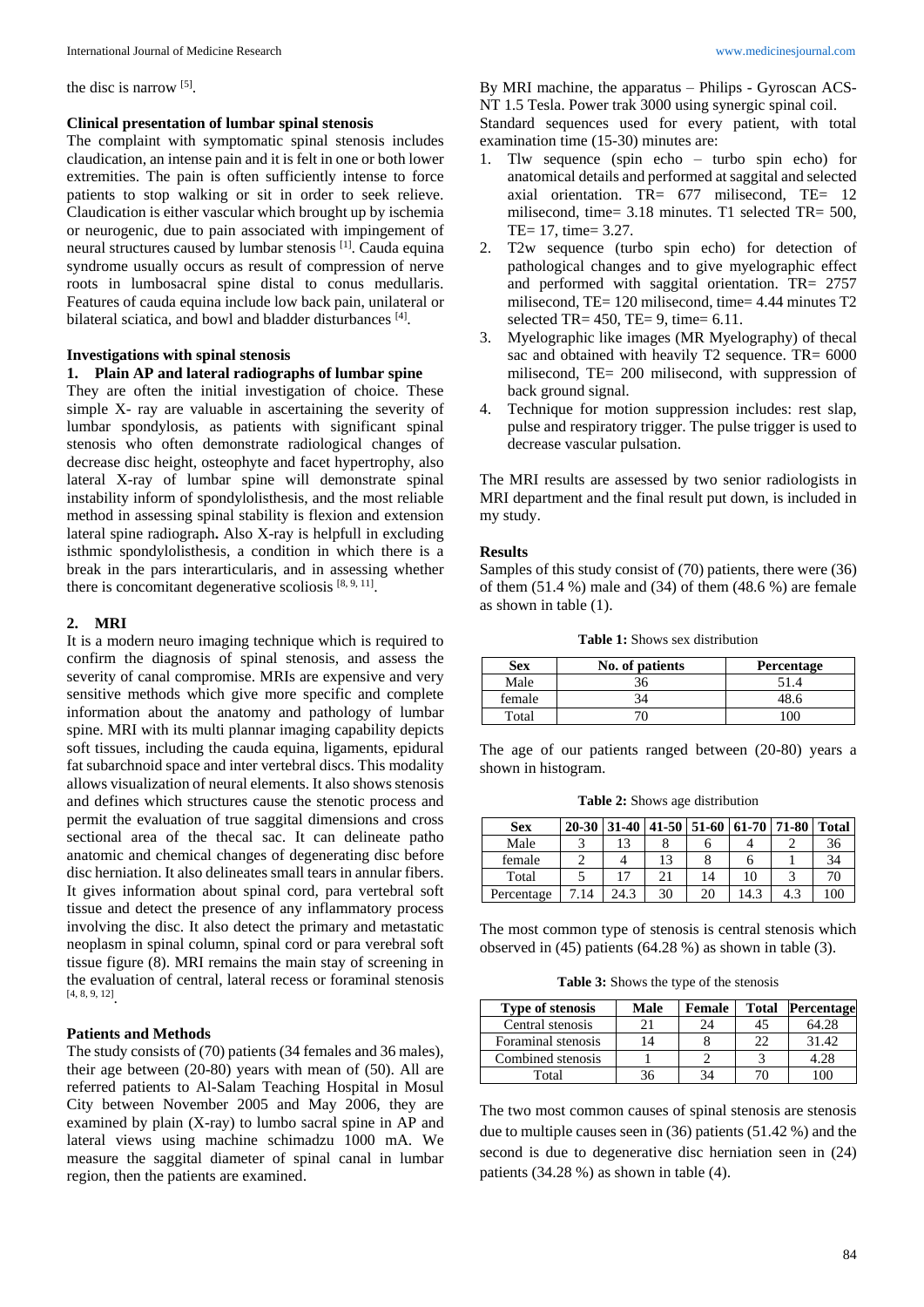**Table 4:** Shows causes of stenosis

| <b>Causes</b>                   |    |    |    | Male   Female   Total   Percentage |
|---------------------------------|----|----|----|------------------------------------|
| Degenerative disc herniation    | 18 | h  | 24 | 34.28                              |
| Ligamentum flavum hypertrophy   |    |    |    |                                    |
| Spondylosis                     | 2  |    |    | 8.57                               |
| Spondylolisthesis               |    | 2  |    | 2.85                               |
| Facet arthropathy               |    |    |    | 1.42                               |
| Compression fracture            |    |    |    | 1.42                               |
| Stenosis due to multiple causes | 15 | 21 | 36 | 51.42                              |
| Total                           | 36 | 34 | 70 | 100                                |

ssss

The use of plain film in examination of spinal canal in lumbar region is normal in (44) patients (62.85 %) while it shows spinal stenosis in (26) patients (37.13 %) as shown in table (5).

**Table 5:** Shows state of spinal canal by plain X-ray in all patients examined

| <b>State of spinal canal</b> | Male | Female | Total | <b>Percentage</b> |
|------------------------------|------|--------|-------|-------------------|
| Normal                       |      |        | 44    | 62.85             |
| Suggestive stenosis          |      |        | 17    | 24.28             |
| Confirm stenosis             |      |        |       | 12.85             |
| Total                        |      |        |       |                   |

MRI shows some of spinal stenosis were found to be at one level while other appear at multiple level as shown in table (6).

**Table 6:** Shows the no. of stenosis level

| No. of stenosis level |     |    | Male   Female   Total   Percentage |
|-----------------------|-----|----|------------------------------------|
| One level             |     |    | 64.3                               |
| More than one level   |     | 16 | 35.7                               |
| Total                 | 36. |    | ' ററ                               |

Detailed MRI finding shows the stenosis involving most of the disc spaces as shown in table (7).

**Table 7:** Shows the level of spinal stenosis

| level of stenosis   | L1-L2   L2-L3   L3-L4   L4-L5   L5-S1 |  |       |  |
|---------------------|---------------------------------------|--|-------|--|
| No. of the patients |                                       |  |       |  |
| Percentage          | 42                                    |  | 35.71 |  |

#### **Discussion**

Choosing the best imaging technique for spinal stenosis is important but understanding the capabilities and limitations of the available modalities is essential for deciding the optimal test used. In our patients the highest age incidence in the fifth decade of life (41-50) years observed in (21) patients (30%) mostly due to hard work the patient do in their life and due to aging process. The most common type of stenosis is central stenosis observed in (45) patients (64.28%) which is due to multiple causes including degenerative disc herniation, ligamentum flavum hypertrophy and osteoarthritic changes in which by time leading to progressive narrowing of the spinal canal. The use of plain radiograph in lumbar spinal stenosis is normal in (44) patients (62.85%) while it shows spinal stenosis in (26) patients (37.13%). The low specificity of plain radiograph in diagnosis of spinal stenosis are due to:

- 1. Radiographic technical errors KV, MAs, position of the patient, quality of the film and experience of the radiographer.
- 2. The plain film only shows bony changes and unable to show soft tissue details like state of the disc, ligament, epidural fatty tissue, cauda equina and nerve root.

3. The limitation of the X-ray view because it takes the image on standard view (AP and lat.) and not having multi planner capability like coronal, saggital and transvers sections. Nevertheless, the use of plain radiograph of the spine by themselves are not diagnostic but helpful in assessing spinal stability and shows allignement of the spine also they are almost be positive for bony spurs, decrease disc height and facet arthropathy  $[4, 9]$ . The diagnosis of lumbar spinal stenosis can't be made on the basis of the plain film alone  $[13]$ . Plain film radiograph was the primary radiological examination used to evaluate the patients with lumbar spine dysfunction [12]. MRI is noninvasive method, risk and pain free and required no special preparation for the patients [12]. MRI when available it is useful in radiographic diagnosis of spinal stenosis, its advantage includes lack of radiation, the avoidance of invasive intrathecal contrast administration and capability of direct multi planar image construction. It has greater sensitivity in detecting disc disease and provide better soft tissue details but it doesn't provide the detail of bony structure [13]. Replacing lumbar spine radiograph with MRI in primary care patients results in increasing the cost of care because of increasing number of spine operations among patients undergoing MRI scan and overall cost may be high as well but the use of MRI scan instead of radiograph as initial imaging of lumbar spine has become more common  $[14]$ . There was excellent agreement between MRI imaging and clinical findings for the level and side and the purpose of using diagnostic to provide information about the patient's condition and influence the physician's plan for care [15] . MRI imaging decreases the need for contrast myelography and it is only performed on patients with contra indication to MRI like cardiac pace maker, metallic foreign body in orbit or spinal canal  $[16]$ . MR myelography is an imaging technique which utilizes heavily T2 weighted sequence to produce high signal similar in appearance to conventional myelography, it has been applied for demonstration of lumbar thecal sac and dural sleeves [17] . The most common level of spinal stenosis occurs at (L4- L5) and it is observed in (25) patients (35.71%) is due to most of the body weight occure at this level and the centre of spinal movement pass through (L4- L5) and (L5-S1). MRI was found to be of great value in detecting the causes and level of spinal stenosis in which the central stenosis is (64.28%). The results were compared to those of Jeffrey *et al*. 2003, central stenosis 20% while Michael *et al.* 1995 show central stenosis 12%. Central stenosis in my series is different from that of Jeffrey and Michael probably because their patients seek advice for their back pain more earlier than our patients.

#### **Conclusions and Recommendations**

- 1. MRI is more sensitive than other modalities in diagnosing of spinal stenosis.
- 2. The plain radiograph is the initial investigation in diagnosing patients with spinal stenosis because it is cheap and widely available.
- 3. Every patient complaining of backache should be exposed to this investigation to detect the stenosis early.
- 4. I recommend to increase the number of MRI unit in this country.
- 5. In this study spinal stenosis occurs in male patients more